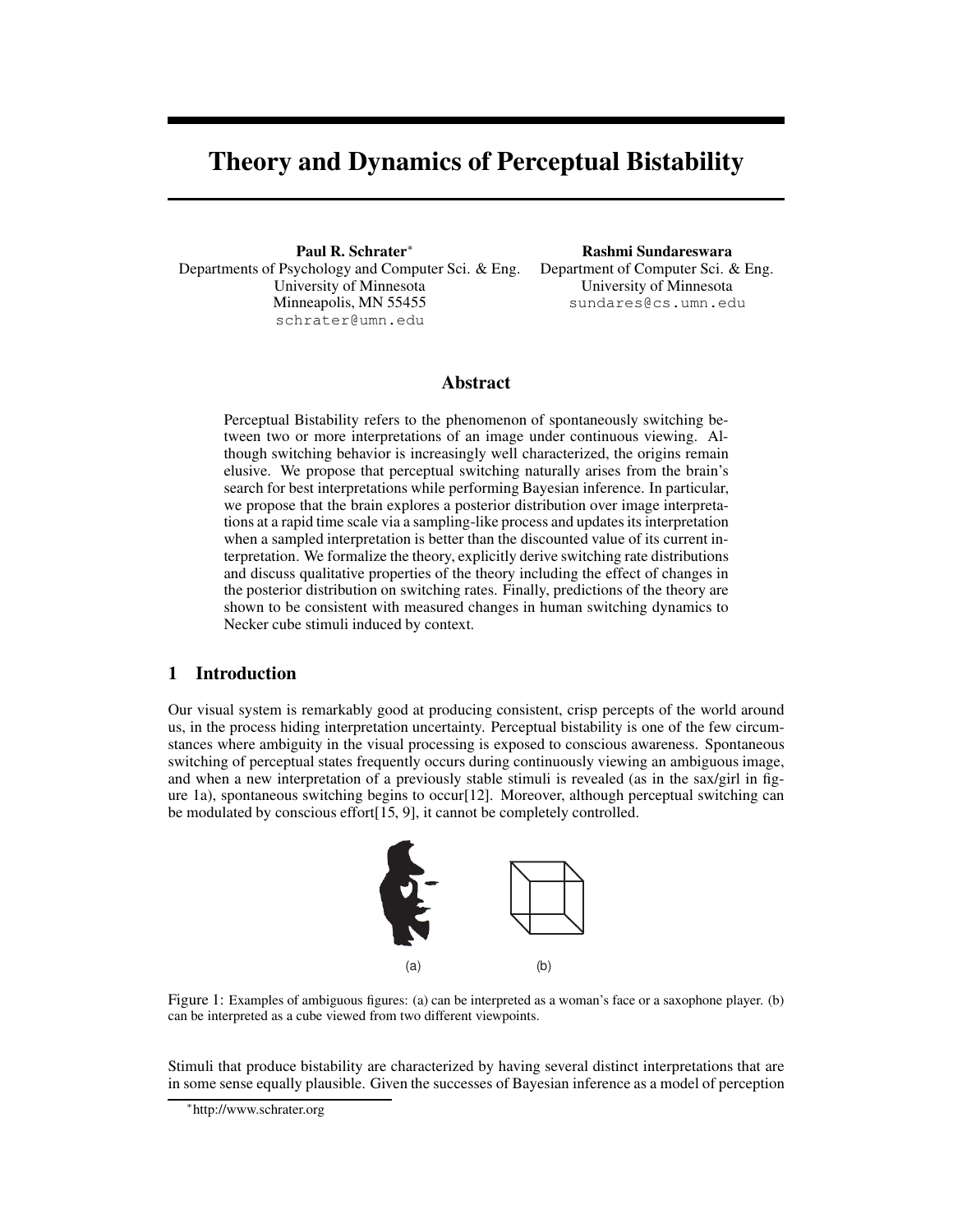(for instance [7, 5, 14]), these observations suggest that bistability is intimately connected with making perceptual decisions in the presence of a multi-modal posterior distribution, as previously noted by several authors[2, 17]. However, typical Bayesian models of perceptual inference have no dynamics, and probabilistic inference per se provides no reason for spontaneous switching, raising the possibility that switching stems from idiosyncracies in the brain's implementation of probabilistic inference, rather than from general principles.

In fact, most explanations of bistability have been historically rooted in proposals about the nature of neural processing of visual stimuli, involving low-level visual processes like retinal adaptation and neural fatigue[10, 9, 16]. However, the abundance of behavioral and brain imaging data that show high level influences on switching (like intentional control which can produce 3-fold changes in alternation rate[15]) have revised current views toward neural hypotheses involving combinations of both sensory and higher order cortical processing[9]. The goal of this paper is to provide a simple explanation for the origins of bistability based on general principles that can potentially handle both top-down and bottom-up effects.

## 2 Basic theory

The basic ideas that constitute our theory are simple and partly form standard assumptions about perceptual processing. The core assumptions are:

- 1. Perception performs Bayesian inference by exploring and updating the posterior distribution across time by a kind of sampling process (e.g. [8]).
- 2. Conscious percepts result from a decision process that picks the interpretations by finding sample interpretations with the highest posterior probability (possibly weighted by the cost of making errors).
- 3. The results of these decisions and their associated posterior probabilities are stored in memory until a better interpretation is sampled.
- 4. The posterior probability associated with the interpretation in memory decays with time.

The intuition behind the model is that most percepts of objects in a scene are built up across a series of fixations. When an object previously fixated is eccentrically viewed or occluded, the brain should store the previous interpretation in memory until better data comes along or the memory becomes too old to be trusted. Finally, the interpretation space required for direct Bayesian inference is too large for even simple images, but sampling schemes may provide a simple way to perform approximate inference.

The theory provides a natural interface to interpret both high-level and low-level effects on bistability, because any event that has an impact on the relative heights or positions of the modes in the posterior can potentially influence durations. For example, patterns of eye fixations have long been known to influence the dominant percept[9]. Because eye movement events create sudden changes in image information, it is natural that they should be associated with changes in the dominant mode. Similarly, control of information via selective attention and changes in decision thresholds offer concrete loci for intentional effects on bistability.

# 3 Analysis

To analyze the proposed theory, we need to develop temporal distributions for the maxima of a multimodal posterior based on a sampling process and describe circumstances under which a current sample will produce an interpretation better than the one in memory. We proceed as follows. First we develop a general approximation to multi-modal posterior distributions that can vary over time, and analyze the probability that a sample from the posterior are close to maximal. We then describe how the samples close to the max interact with a sample in memory with decay.

A tractable approximation to a multi-modal distribution can be formed using a mixture of uni-modal distributions centered at each maxima.

$$
P(\theta_t | D_{0:t}) = \frac{P(D_t | \theta_t) P(\theta_t | D_{0:t-\Delta t})}{P(D_t | D_{0:t-\Delta t})} \approx \sum_{i=1}^{\#maxima} p_i(D_t | \theta_t; \theta_{t,i}^*) P_i(\theta | D_{0:t-\Delta t}; \theta_{t,i}^*) \tag{1}
$$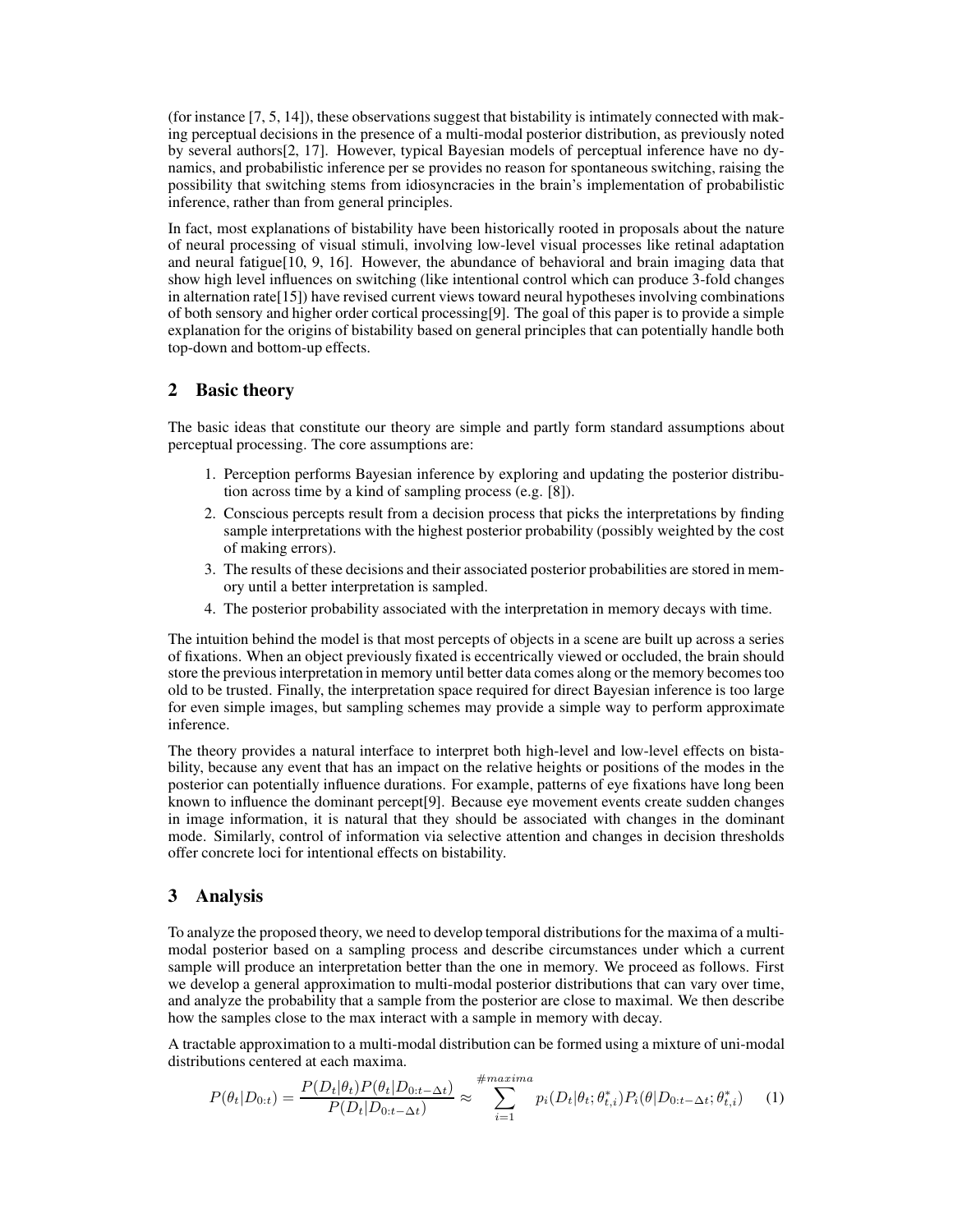where  $\theta_t$  is the vector of unknown parameters (e.g. shape for Necker Cube) at time t,  $\theta_{t,i}^*$  is the location of the maxima of the i<sup>th</sup> mode,  $D_t$  is the most recent data,  $D_{0:t-\Delta t}$  is the data history, and  $P_i(\theta|D_{0:t-\Delta t}; \theta_{t,i}^*)$  is the predictive distribution (prior) for the current data based on recent experience<sup>1</sup>.

Near the maxima, the negative log of the uni-modal distributions can be expanded into a secondorder Taylor series:

$$
-L_i(\theta_t|D_t) \approx d_i^2 + k_i \tag{2}
$$

$$
= (\theta_t - \theta_{t,i}^*)^T \mathcal{I}_i(\theta_{t,i}^* | D_{0:t})(\theta - \theta_{t,i}^*) + 1/2 \log(|\mathcal{I}_i^{-1}|) + c_i \tag{3}
$$

where  $\mathcal{I}_i(\theta^*_{t,i}|D_{0:t}) = \frac{\partial^2 \log(P(\theta_t|D_{0:t}))}{\partial \theta \partial \theta^T}|_{\theta^*_{t,i}}$  is the observed information matrix and  $c_i =$  $\log(P(\theta_{t,i}^* | D_{0:t}))$  represents the effect of the predictive prior on the posterior height at the  $i^{th}$ mode. Thus, samples from a posterior mode will be approximately  $\chi^2$  distributed near the maximum with effective degrees of freedom *n* given by the number of significant eigenvalues of  $\mathcal{I}_i^{-1}$ . Essentially  $n$  encodes the effective degrees of freedom in interpretation space.<sup>2</sup>

#### 3.0.1 Distribution of transition times

We assume that the perceptual interpretation is selected by a decision process that updates the interpretation in memory  $m_{\theta}(t)$  whenever the posterior probability of the most recent sample both exceeds a decision threshold and the discounted probability of the sample in memory. Given these assumptions, we can approximate the probability distribution for update events. Assuming the sampling forms a locally stationary process  $d_i^2(t)$ , update events involving entry into mode i are first passage times  $T_i$  of  $d_i^2(t)$  below both the minimum of the current memory sample  $\omega_t$  and the decision threshold  $\xi$ :

$$
T_i(\xi, \omega_t) = \min\{t : \delta_t^i \le \min\{\xi, \omega_t\}\}\
$$

where  $\delta_t^i = d_i^2(t) - k_i$ , time t is the duration since the last update event and  $\omega_t =$  $\log(P(m_\theta(t)|D_{0:t}))$  is the log posterior of the sample in memory at time t. Let  $M_t^i = \inf_{0 \le s \le t} \delta_s^i$ .

The probability of waiting at least  $t$  for an update event is related to the minima of the process by  $P(T_i(\xi, \omega_t) < t) = P(M_t^i < \min{\{\xi, \omega_t\}})$ This probability can be expressed as:

$$
P(M_t^i < \min\{\xi, \omega_t\}) = \int_0^t p(\delta_\tau^i < \omega_t) p(\omega_t < \xi) P(i|\tau) d\tau + \int_0^t p(\delta_\tau^i < \xi) \left(1 - P(\omega_t < \xi)\right) P(i|\tau) d\tau \tag{4}
$$

where  $P(i|t) = P(\theta_t \in S_i)$  denotes the probability that a sample drawn between times 0 and t is in the support  $S_i$  of the  $i^{th}$  mode. To generate tractable expressions from equation 4, we make the following assumptions.

Memory distribution Assume that the memory decay process is slow relative to the sampling events, and that the decay process can be modeled as a random walk in the interpretation space  $m_{\theta}(t) = m_{\theta}(0) + \sum_{0 \le \tau_i \le t} \epsilon_{\theta}(\tau_i)$ , where  $\tau_i$  are sample times, and  $\epsilon_{\theta}$  are small disturbances with zero mean and variance  $\sigma$  we assume to be small. Because variances add, the average effect on the distance  $\omega_t$  is a linear increase:  $\omega_t = \omega_0 + \rho \sigma t$ , where  $\rho$  is the sampling rate. These disturbances could represent changes in the local of the maxima of the posterior due to the incorporation of new data, neural noise, or even discounting (note that linearly increasing  $\omega_t$  corresponds to exponential or multiplicative discounting in probability).

To understand the behavior of this memory process, notice that every  $m_{\theta}(0)$  must be within distance  $\xi$  of the maximum of the posterior for an update to occur. Due to the properties of extrema of distributions of  $\chi^2$  random variables, an  $m_\theta(0)$  will be (in expectation) a characteristic distance

<sup>&</sup>lt;sup>1</sup>Because time is critical to our arguments, we assume that the posterior is updated across time (and hence new data) using a process that resembles Bayesian updating.

<sup>&</sup>lt;sup>2</sup>For the Necker cube, the interpretation space can be thought of as the depths of the vertices. A strong prior assumption that world angles between vertices are close to 90deg produces two dominate modes in the posterior that correspond to the typical interpretations. Within a mode, the brain must still decide whether the vertices conform exactly to a cube. Thus for the Necker cube,  $n$  might be as high as 8 (one depth value per vertex) or as low as 1 (all vertices fixed once the front corner depth is determined).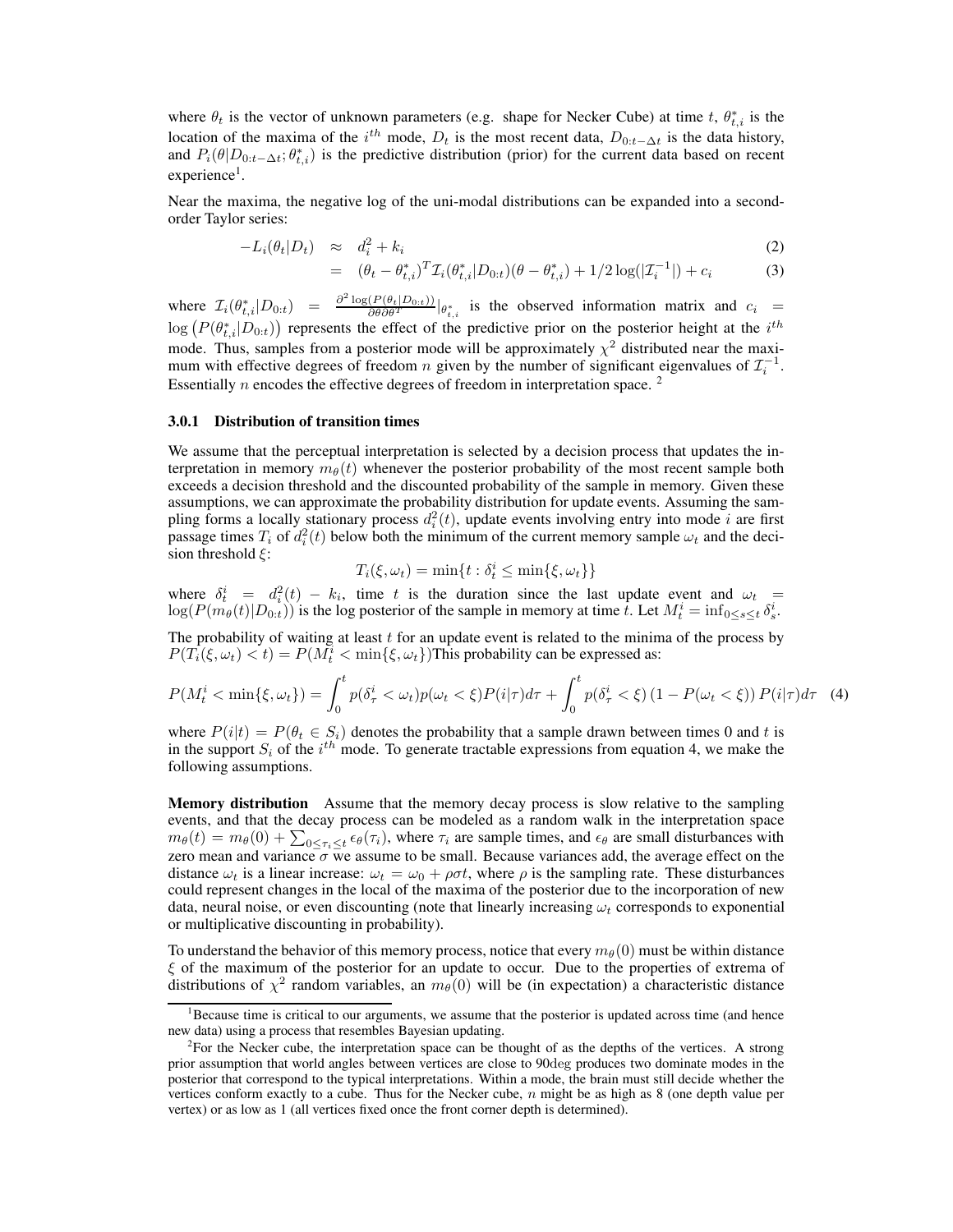

Figure 2: Examples of cumulative distribution functions of memory update times. Solid curves are generated by simulating the sampling with decision process described in the text. Dashed lines represent theoretical curves based on the approximation in equation 6, showing the quality of the approximation.

 $\mu_m(\xi)$  below  $\xi$  and for  $t>0$  drifts with linear dynamics<sup>3</sup>. This suggests the approximation,  $p(\omega_t <$  $\xi \approx \delta(\mu_m + \rho \sigma t - \omega_t)$ , which can be formally justified because  $p(\omega_t < \xi)$  will be highly peaked with respect to the distribution of the sampling process  $p(\delta^i_\tau)$ . Finally assuming slow drift means  $(1 - P(\omega_t < \xi)) \approx 0$  on the time scale that transitions occur<sup>4</sup>. Under these assumptions, equation 4 reduces to:

$$
P(M_t^i < \min\{\xi, \omega_t\}) = \int_0^t p(\delta_\tau^i < \omega_t) \delta(\mu_m + \rho \sigma t - \omega_t) P(i|\tau) d\tau
$$
 (5)

$$
\approx P(M_t^i < \mu_m + \rho \sigma t)P(i) \tag{6}
$$

where  $P(i)$  is the average frequency of sampling from the  $i^{th}$  mode.

**Extrema of the posterior sampling process** If the sampling process has no long-range temporal dependence, then under mild assumptions the distribution of extrema converge in distribution<sup>5</sup> to one of three characteristic forms that depend only on the domain of the random variable [1]. For  $\chi^2$ samples, the distribution of minima converges to

$$
P(M_t^i \le b) = 1 - \exp(-cNb^{a-1})
$$

where N is the number of samples,  $c(n) = \frac{2^{-a+1}}{\Gamma(a)}$  $\frac{(-a+1)}{\Gamma(a)}$ ,  $a(n) = \left(\frac{n}{2}\right)$ . Set  $N = \rho t$  and let  $\rho = 1$  for convenience, where  $\rho$  is the effective sampling rate, and equation 6 can be written as:

$$
P(T_i < t) = P(M_t^i \le \min\{\xi, \omega_t\}) \quad \approx \quad P(M_t^i < \mu_m + \sigma t)P(i) \tag{7}
$$

$$
= \left(1 - \exp\left(-ct(\mu_m + \sigma t)^{a-1}\right)\right)P(i) \tag{8}
$$

The probability distribution shows a range of behavior depending on the values of  $a = n/2$  and  $\mu_m(\xi)$ . Note that the time scale for switching. In particular, for  $n > 4$  and  $\mu_m(\xi)$  relatively small, the distribution has a gamma-like behavior, where new memory update transitions are suppressed near recent transitions. For  $n = 2$ , or for  $\mu_m(\xi)$  large, the above equation reduces to exponential. This behavior shows the effect of the decision threshold, as without a decision threshold the asymptotic behavior of simple sampling schemes will generate approximately exponentially distributed update event times, as a consequence of extreme value theory. Finally, for  $n = 1$  and small  $\mu_m(\xi)$ , the distribution becomes Cauchy-like with extremely long tails. See figure 2 for example distributions. Note that the time scale of events can be arbitrarily controlled by appropriately selecting  $\rho$ (controls the time scale of the sampling process) and  $\sigma$  (controls the time scale of the memory decay process).

<sup>&</sup>lt;sup>3</sup>In the simulations,  $\mu_m$  is chosen as the expected value of the set of events below the threshold xi

<sup>&</sup>lt;sup>4</sup>Conversely fast drift in the limit means  $P(\omega_t \lt \xi) \approx 0$ , which results in transitions entirely determined by the minima of the sampling process and  $\xi$ .

<sup>&</sup>lt;sup>5</sup>Corresponds to the limit assertion  $\sup_b |P(M_t \ge b) - \exp(-\lambda(b, t)t)| \to 0$  as  $t \to \infty$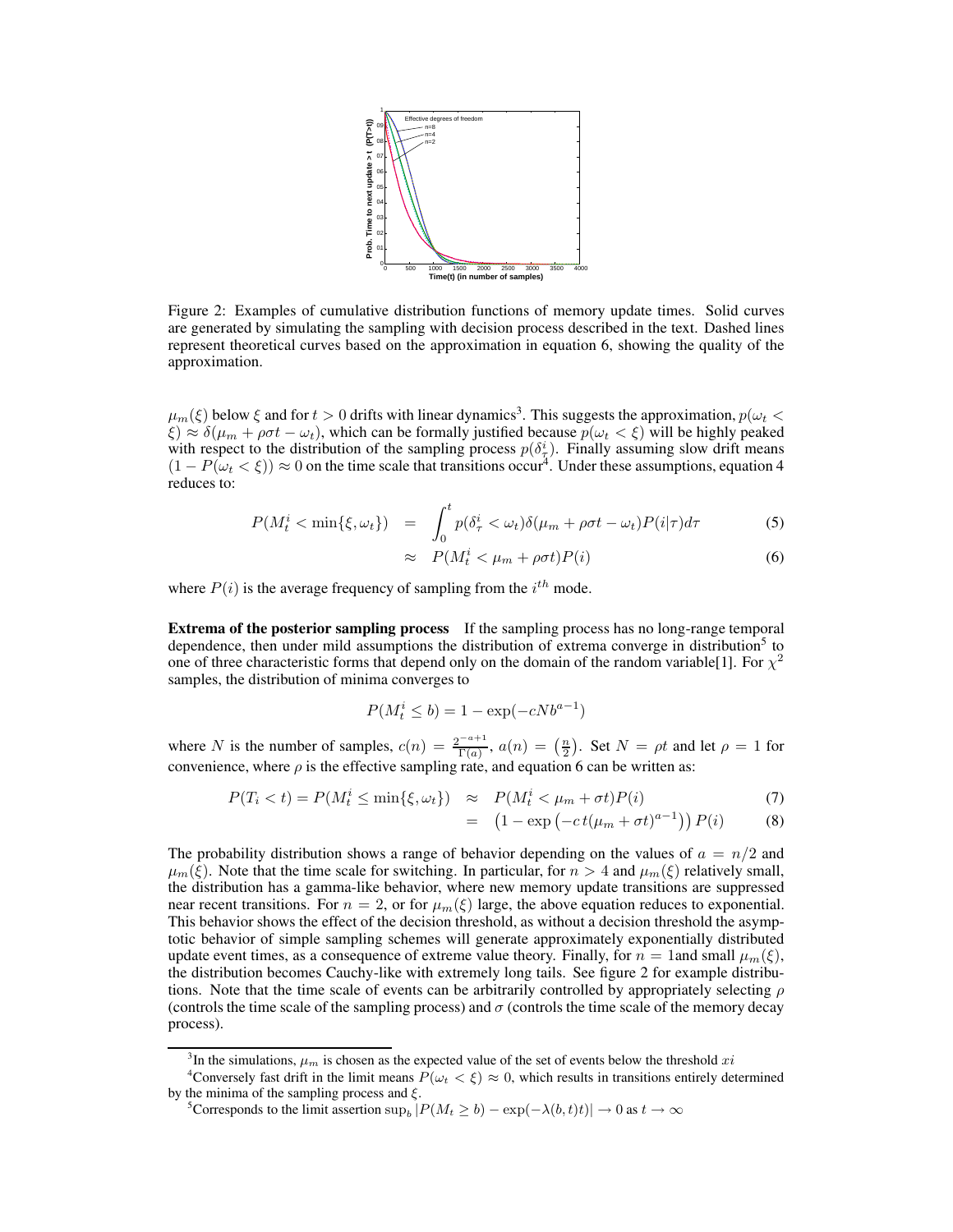Effects of posterior parameters on update events The memory update distributions are effected primarily by two factors, the log posterior heights and their difference  $\Delta k_{ij} = k_i - k_j$ , and the effective number of degrees of freedom per mode  $n$ .

**Effect of**  $k_i$ ,  $\Delta k_{ij}$  The variable  $\Delta k_{ij}$  has possible effects both on the probability that a mode is sampled, and the temporal distributions. When the modes are strongly peaked (and the sampling procedure is unbiased) log  $P(i) \approx \Delta k_{ij}$ . Secondly,  $\Delta k_{ij}$  effectively sets different thresholds for each mode, because memory update events occur when:

$$
\delta_t^i = d_i^2(t) - k_i > \min\{\omega_t, \xi\}
$$

Increasing the effective threshold for mode  $i$  makes updates of type  $i$  more frequent, and should drive the temporal dynamics of the dominant mode toward exponential. Finally, if the posterior becomes more peaked while the threshold remains fixed, the update rates should increase and the temporal distributions will move toward exponential. If we assume increased viewing time makes the posterior more peaked, then our model predicts the common finding of increased transition rates with viewing duration.

**Effect of** n One of the surprising aspects of the theory above is the strong dependence on the effective number of degrees of freedom. The theory makes a strong prediction that stimuli that have more interpretation degrees of freedom will have longer durations between transitions, which appears to be qualitatively true across both rivalry and bistability experiments[3, 18] (of course, depending how you interpret the number of degrees of freedom).

Relating theory to behavioral data via induced Semi-Markov Renewal Process Assuming that memory update events involving transitions to the same mode are not perceptually accessible, only update events that switch modes are potentially measurable. However, the process described above fits the description of a generator for a semi-Markov renewal process. A semi-Markov renewal process involves Markov transitions between discrete states  $i$  and  $j$  determined by a matrix with entries  $P_{ij}$ , coupled with random durations spent in that state sampled from time distributions  $F_{ij}(t)$ . The product of these distributions  $Q_{ij}(t) = \mathbf{P_{ij}} F_{ij}(t)$  is the generator of the process, that describes the conditional probability of first transition between states  $\mathbf{i} \rightarrow \mathbf{j}$  in time less than t, given first entry into state i occurs at time  $t = 0$ . In the theory above,  $F_{ij}(t) = F_{ii}(t) = P(T_i \lt t)$ , while  $\mathbf{P}_{ij} = \mathbf{P}_{jj} = P(j)^6$ 

The main reason for introducing the notion of a renewal process is that they can be used to express the relationship between the theoretical distributions and observable quantities. The most commonly collected data are times between transitions and (possibly contingent) percept frequencies. Here we present results found in Ross[13]. Let the state  $s(t) = i$  refer to when the memory process is in the support of mode i:  $m_{\theta}(t) \in S_i$  at time t. The distribution of first transition times from state  $s = i$ can be expressed formally as a cumulative probability of first transition:

$$
G_{ij}(t) = P(N_j(t) > 0 | s(0) = i) = P(T_j < t | s(0) = i)
$$

where  $N_j(t)$  is the number of transitions into state j in time  $\langle t, T_j \rangle$  is the time until first memory update of type j. For two state processes, only  $G_{01}(t)$  and  $G_{10}(t)$  are measurable. Let  $P(0)$ , denote the probability of sampling from mode 0. The relationship between the generating process and the distribution of first transitions is given by:

$$
G_{01}(t) = \int_0^t G_{01}(t-\tau)dQ_{00}(\tau) + Q_{01}(t)
$$
\n(9)

$$
G_{01}(t) = P(0) \int_0^t G_{01}(t-\tau) \frac{dP(T_0 < \tau)}{dt} d\tau + P(1)P(T_0 < t)
$$
 (10)

which appears only to be solvable numerically for the general form of our memory update transition functions, however, for the case in which  $P(T_0 < t)$  is exponential,  $G_{01}(t)$  is as well. Moreover,

 $6$ The independence relations are a consequence of an assumption of independence in the sampling procedure, and relaxing that assumption can produce state contingencies in  $Q_{ij}(t)$ . Therefore, we do not consider this to be a prediction of the theory. For example, mild temporal dependence (e.g. MCMC-like sampling with large steps) can create contingencies in the frequency of sampling from the  $i^{th}$  mode that will produce a non-independent transition matrix  $\mathbf{P}_{ij} = P(\theta_t \in S_i | \theta_{t-\rho\Delta t} \in S_j).$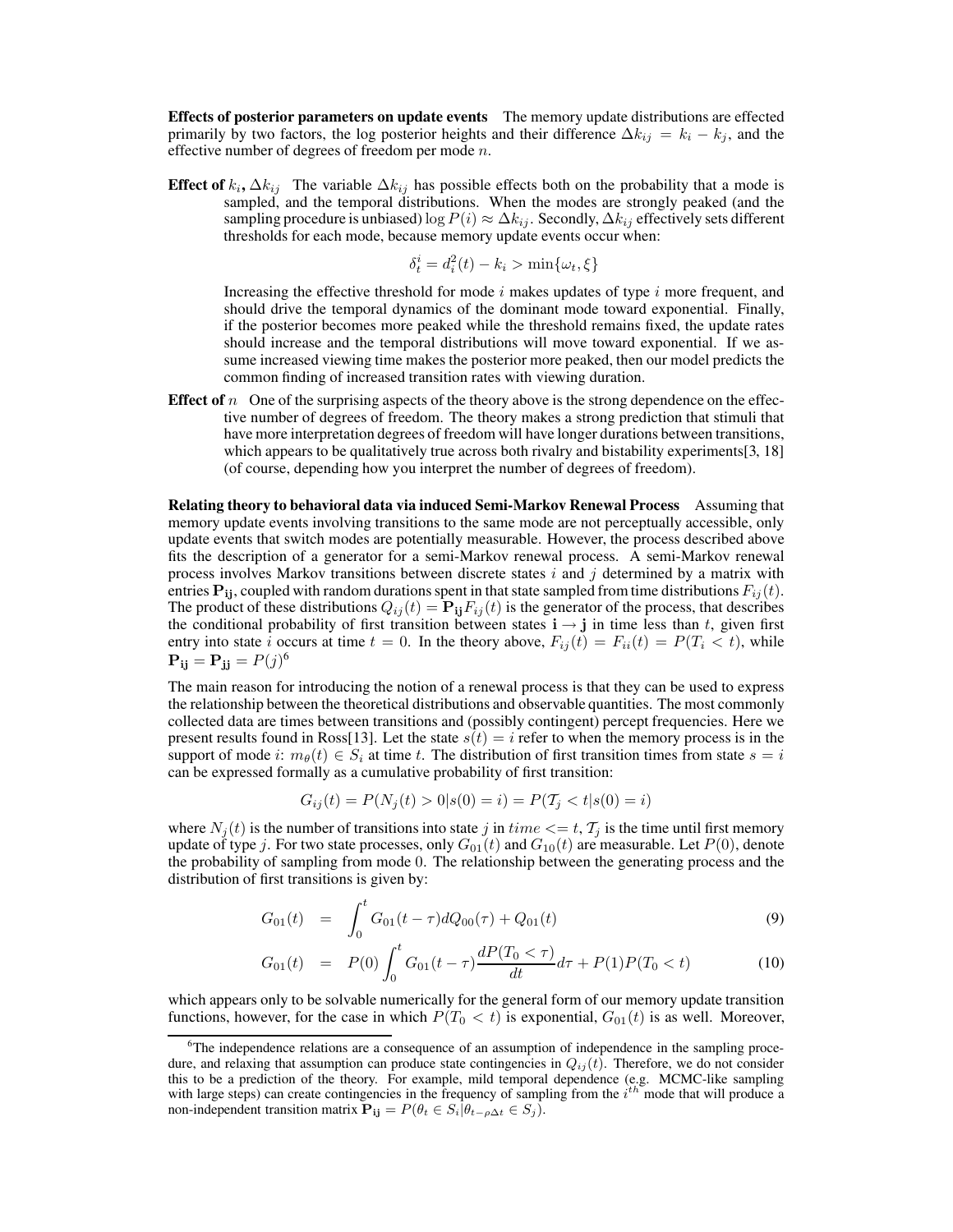for gamma-like distributions, the convolution integral tends to increase the shape parameter, which means that gamma parameter estimates produced by fitting transition durations will overestimate the amount of 'memory' in the process<sup>7</sup>. Finally note the limiting behavior as  $P(0) \rightarrow 0$ ,  $G_{01}(t) =$  $P(T_0 < t)$ , so that direct measurement of the temporal distributions is possible *but only for the (almost) supressed perceptual state*. Similar relationships exist for survival probabilities, defined as  $S_{ij}(t) = P(s(t) = j|s(0) = i)$ 

## 4 Experiments

In this section we investigate simple qualitative predictions of the theory, that biasing perception toward one of the interpretations will produce a coupled set of changes in both percept frequencies and durations, under the assumption that perceptual biases result from differences in posterior heights . To bias perception of a bistable stimuli, we had observers view a Necker cube flanked with 'fields of cubes' that are perceptually unambiguous and match one of the two percepts (see figure 3). Subjects are typically biased toward seeing the Necker cube in the "looking down" state (65-70% response rates), and the context stimuli shown in figure 3a) have little effect on Necker cube reversals. We found that the looking up context, boosts "looking up" response rates from 30% to 55%.

#### 4.1 Methods

Subject's perceptual state while viewing the stimuli in fig. 3 were collected using the methods described in[11]. Eye movement effects[4] were controlled by having observers focus on a tiny sphere in the center of the Necker cube, and attention was controlled using catch trials. Base rates for reversals were established for each observer (18 total) in a training phase. Each observer viewed 100 randomly generated context stimuli and each stimulus was viewed long enough to acquire 10 responses (taking 10-12 sec on average). For ease of notation, we represent the "Looking down" condition as state 0 and the "Looking Up" as state 1.



(a) An instance of the "Looking down" con-(b) An instance of the "Looking up" context text with the Necker cube in the middle with the Necker cube in the middle

Figure 3: The two figures are examples of the "Looking down" and "Looking up" context conditions.

#### 4.2 Results

We measured the effect of context on estimates of perceptual switching rates,  $R_i = P(s(t) = i)$ , first transition durations  $G_{ij}$ , and survival probabilities  $P_{ii} = P(s(t) = i|s(0) = i)$  by counting the number of events of each type. Additionally, we fit a semi-Markov renewal process  $Q_{ij}(t)$  =  $P_{ij}F_{ij}(t)$  to the data using a sampling based procedure. The procedure is too complex to fully describe in this paper, so a brief description follows. For ease of sampling,  $F_{ij}(t)$  were gamma with separate parameters for each of the four conditionals  $\{00, 01, 10, 11\}$ , resulting in 10 parameters overall. The process was fit by iteratively choosing parameter values for  $Q_{ij}(t)$ , simulating response data and measuring the mismatch between the simulated and human  $G_{ij}$  and  $P_{ii}$  distributions.

<sup>7</sup> gamma shape parameters are frequently interpreted as the number of events in some abstract Poisson process that must occur before transition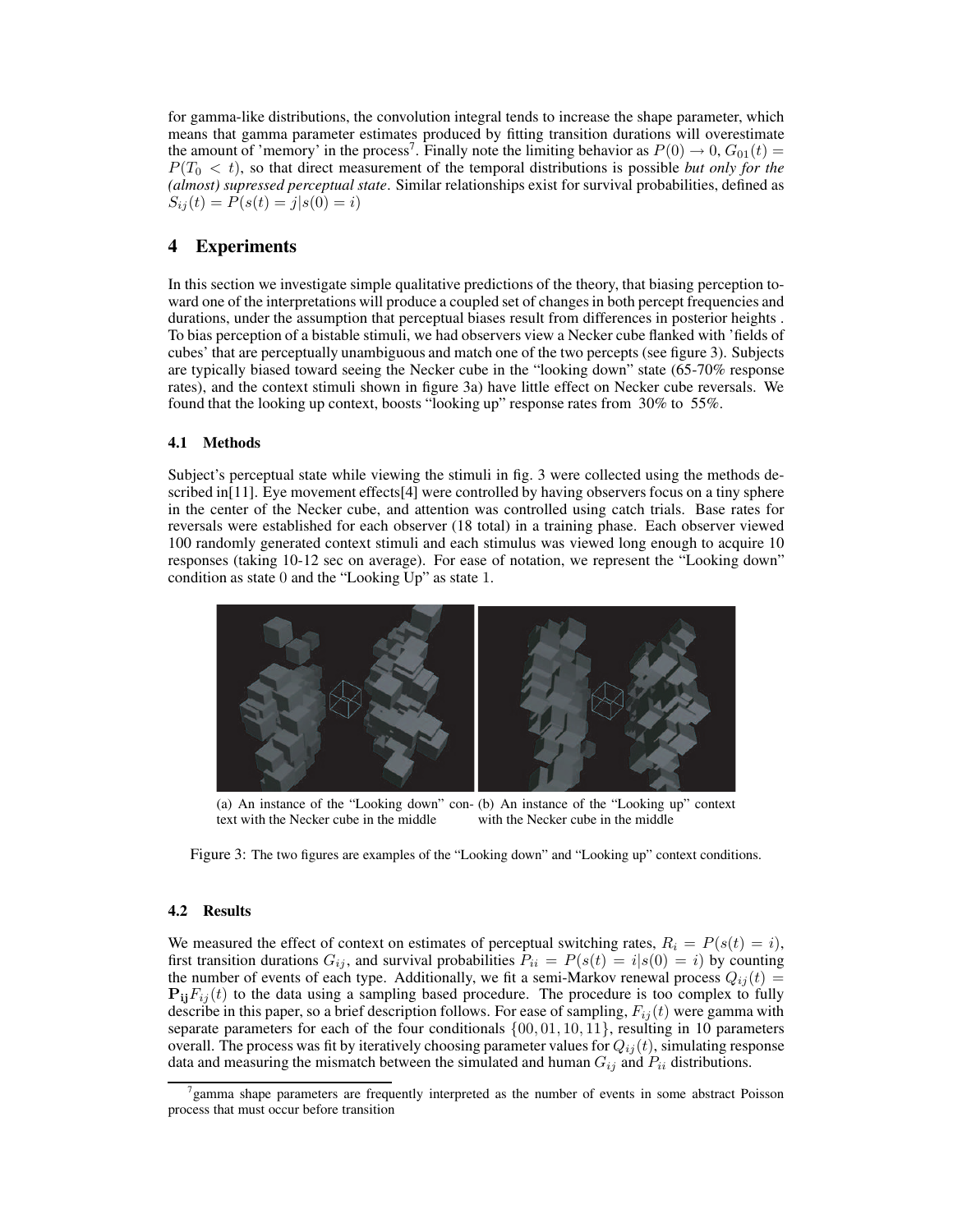The effect of context on  $G_{ij}$  and  $P_{ii}$  is shown in Fig.4 and Fig.5 for the contexts "Looking Down" and "Looking Up" respectively. The figures also show the maximum likelihood fitted gamma functions. Testable predictions generated by simulating the memory process described above were verified, including changes in mean durations of about 2sec, coupling of the duration distributions, and an increase in the underlying renewal process shape parameters when the percepts are closer to equally probable.



Figure 4: Data pooled across subjects for the "Looking Down" context condition. (a) Prob. of first transition and the survival probability of the "Looking down" percept. (b)Prob. of first transition and conditional survival probability of the "Looking Up" percept. A semi-Markov renewal process with transition paramters  $P_{ij}$ , gamma means  $m_{ij}$  and gamma variances  $v_{ij}$  was fit to all the data via max. likelihood. The best fit curves are superimposed on the data.



Figure 5: Same as figure 4, but for the "Looking Up" context condition.

## 5 Discussion/Conclusions

Although [2] also presents a theory for average transitions times in bistability based on random processes and a multi-modal posterior distribution, their theory is fundamentally different as it derives switching events from tunneling probabilities that arise from input noise. Moreover, their theory predicts increasing transition times as the posterior becomes increasingly peaked, exactly opposite our predictions.